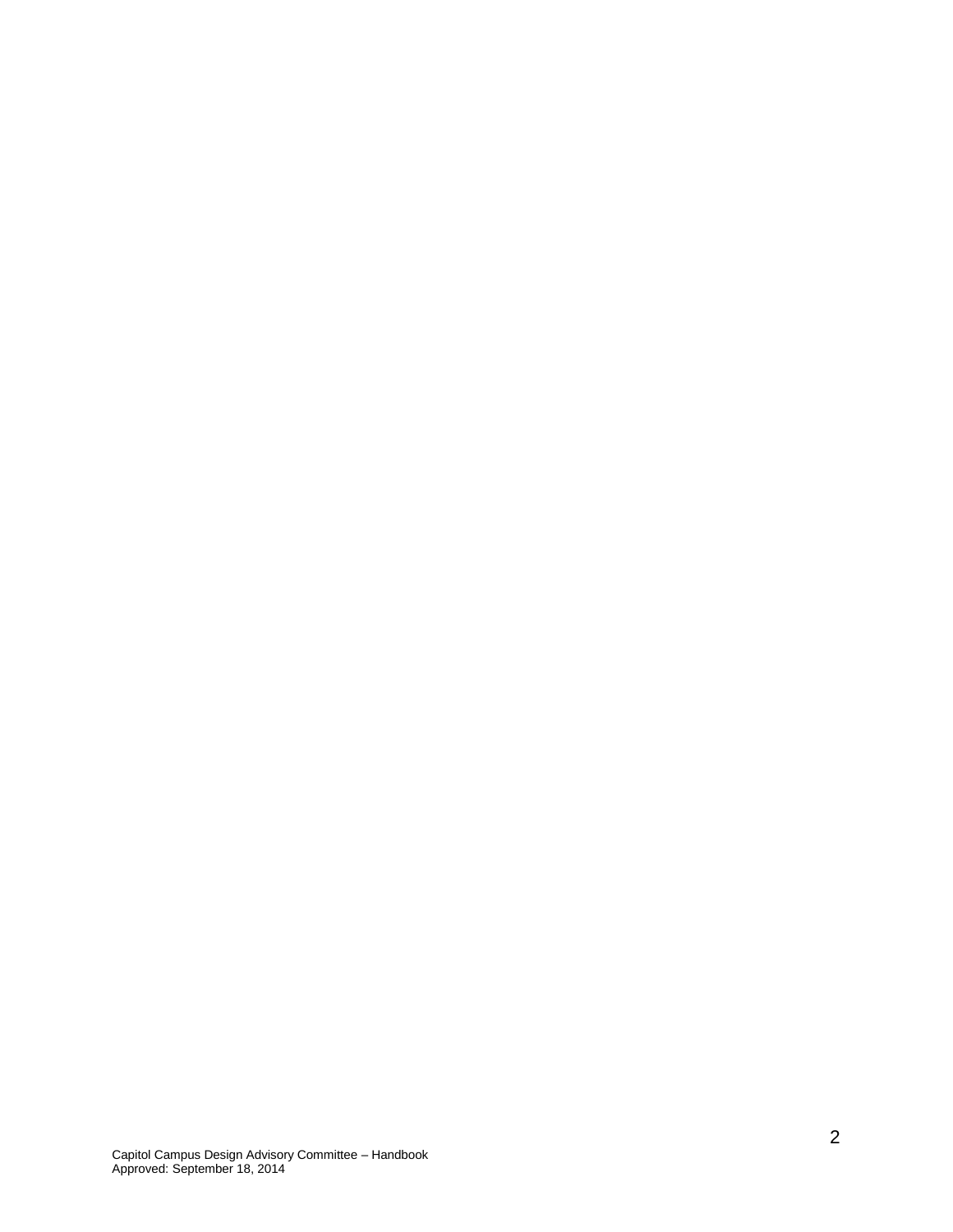# **Table of Contents**

| <b>INTRODUCTION</b>            | 4  |
|--------------------------------|----|
| <b>SCOPE OF RESPONSIBILITY</b> | 4  |
| <b>ENABLING LEGISLATION</b>    |    |
| <b>DEFINITIONS</b>             | 5  |
|                                |    |
|                                |    |
| <b>WORKING RELATIONSHIPS</b>   | 5  |
|                                |    |
|                                |    |
|                                |    |
|                                |    |
| <b>CCDAC REVIEW PROCESS</b>    | 6  |
|                                |    |
|                                |    |
|                                |    |
|                                |    |
|                                |    |
| 1.                             |    |
| 2.                             |    |
| А.                             |    |
| В.                             |    |
| C.                             |    |
| D.                             |    |
| Е.                             |    |
| F.                             |    |
| <b>COMMITTEE PROCEDURES</b>    | 10 |
|                                |    |
|                                |    |
|                                |    |
|                                |    |
|                                |    |
| <b>REFERENCES</b>              | 12 |
|                                |    |
|                                |    |
|                                |    |
|                                |    |
|                                |    |
|                                |    |
|                                |    |
|                                |    |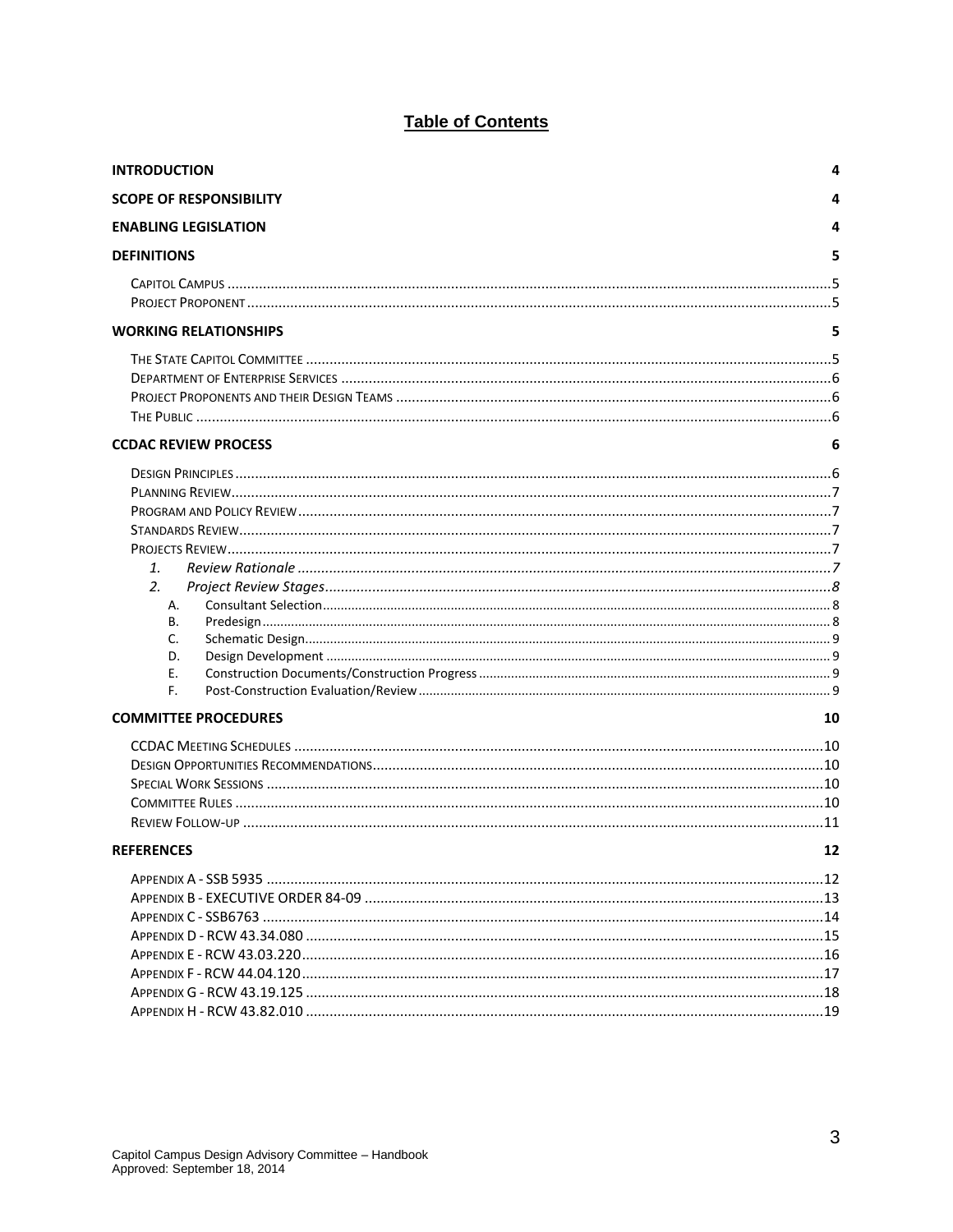# <span id="page-3-0"></span>**INTRODUCTION**

The Capitol Campus Design Advisory Committee (CCDAC) developed and adopted the CCDAC Handbook to identify its source of authority; describe its role and responsibilities and establish its operating procedures. The CCDAC Handbook will guide the Department of Enterprise Services in its interaction with CCDAC and will facilitate effective and efficient development of high quality design advice to guide Enterprise Services and the State Capitol Committee with Capitol Campus facility decisions. For a list of the current CCDAC membership, please visit the CCDAC website at: [http://des.wa.gov/about/Committees/CCDAC/Pages/default.aspx.](http://des.wa.gov/about/Committees/CCDAC/Pages/default.aspx)

# <span id="page-3-1"></span>**SCOPE OF RESPONSIBILITY**

The State Legislature established the CCDAC permanently on June 5, 1990 [\(SSB 5935\)](http://leg.wa.gov/CodeReviser/documents/sessionlaw/1990pam1.pdf). Prior to that, CCDAC existed as an advisory committee to the Department of General Administration under an **EXECUTIVE ORDER 84-09** on May 16, 1984 and in the 1988 Supplemental Capital Budget Bill SSB [6763.](http://leap.leg.wa.gov/leap/budget/lbns/1988partv.pdf)

CCDAC is a nine-member committee composed of four legislators, the Secretary of State, and four design professionals representing multiple disciplines. CCDAC's purpose is to advise the State Capitol Committee and the Director of Enterprise Services on designs and plans affecting state capitol facilities as they develop. CCDAC will provide advice as a full body in the form of an action following presentation and discussion.

# <span id="page-3-2"></span>**ENABLING LEGISLATION**

[RCW 43.34.080](file://filedepot.eclient.wa.lcl/Legacy-GA/Facilities/Business%20Unit/Administration/Administration%20-%20Staff/CCDAC/CCDAC%20Handbook/RCW%2043_34_080%20Capitol%20campus%20design%20advisory%20committee%20—%20Generally_.htm) – Capitol campus design advisory committee — Generally.

- 1. The capitol campus design advisory committee is established as an advisory group to the capitol committee and the director of enterprise services to review programs, planning, design, and landscaping of state capitol facilities and grounds and to make recommendations that will contribute to the attainment of architectural, aesthetic, functional, and environmental excellence in design and maintenance of capitol facilities on campus and located in neighboring communities.
- 2. The advisory committee shall consist of the following persons who shall be appointed by and serve at the pleasure of the director of enterprise services:
	- (a) Two architects;
	- (b) A landscape architect; and
	- (c) An urban planner.

The director of enterprise services shall appoint the chair and vice chair and shall provide the staff and resources necessary for implementing this section.

The advisory committee shall meet at least once every ninety days and at the call of the chair. The members of the committee shall be reimbursed as provided in [RCW 43.03.220](RCW%2043_03_220%20Compensation%20of%20members%20of%20part-time%20boards%20and%20commissions%20—%20Class%20one%20groups%20(as%20amended%20by%202011%20c%205)_.htm) and [RCW 44.04.120.](RCW%2044_04_120%20Members)

3. The advisory committee shall also consist of the secretary of state and two members of the house of representatives, one from each caucus, who shall be appointed by the speaker of the house of representatives, and two members of the senate, one from each caucus, who shall be appointed by the president of the senate.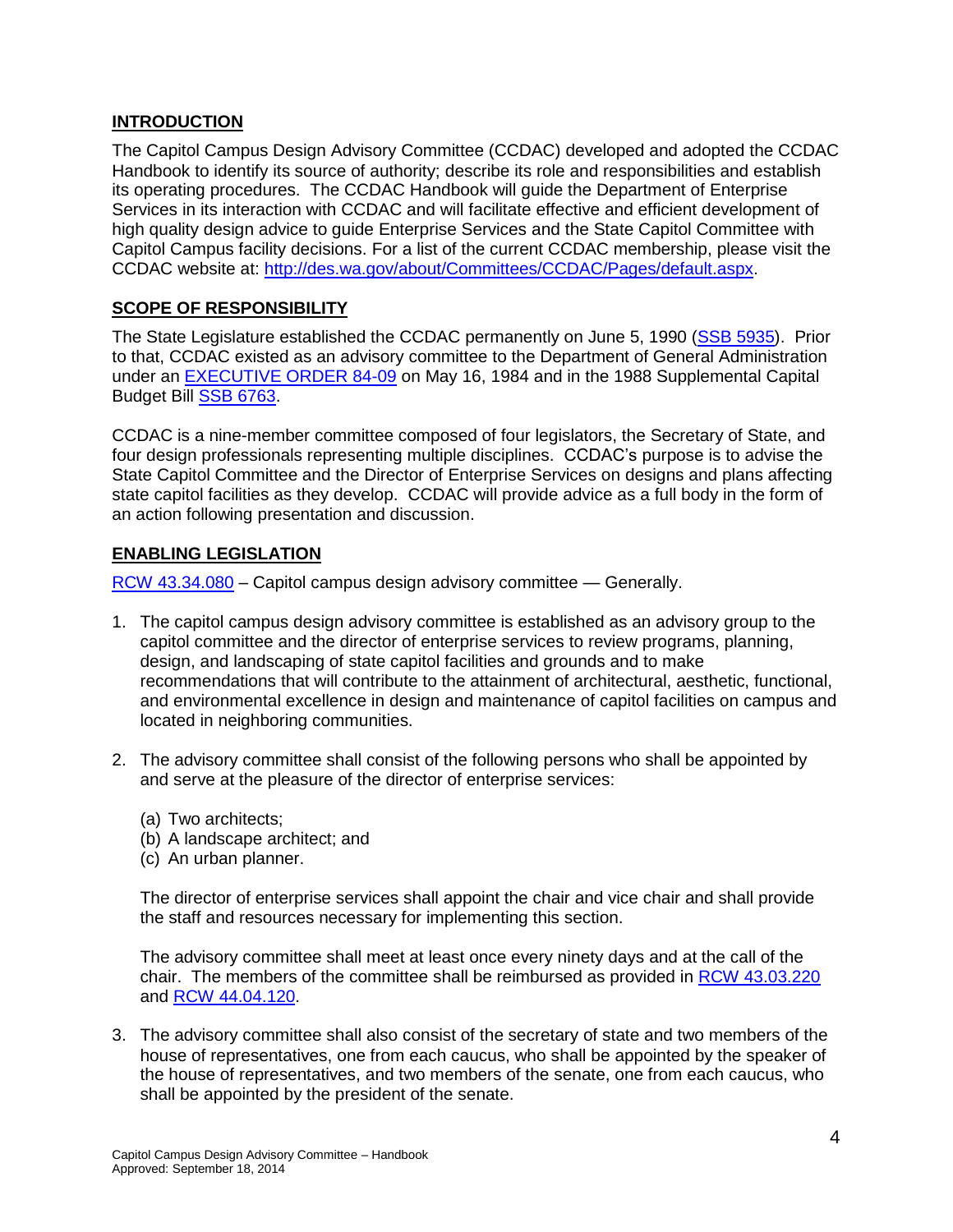- 4. The advisory committee shall review plans and designs affecting state capitol facilities as they are developed. The advisory committee's review shall include:
	- (a) The process of solicitation and selection of appropriate professional design services including design-build proposals;
	- (b) Compliance with the capitol campus master plan and design concepts as adopted by the capitol committee;
	- (c) The design, siting, and grouping of state capitol facilities relative to the service needs of state government and the impact upon the local community's economy, environment, traffic patterns, and other factors;
	- (d) The relationship of overall state capitol facility planning to the respective comprehensive plans for long-range urban development of the cities of Olympia, Lacey, and Tumwater, and Thurston county; and
	- (e) Landscaping plans and designs, including planting proposals, street furniture, sculpture, monuments, and access to the capitol campus and buildings.

# <span id="page-4-0"></span>**DEFINITIONS**

## <span id="page-4-1"></span>**Capitol Campus**

Capitol Campus is defined in the 2006 Master Plan for the Capitol of the State of Washington, which includes the traditional Capitol Campus as well as state facilities in surrounding communities.

## <span id="page-4-2"></span>**Project Proponent**

Project Proponent refers to the managers of a given project. It shall extend to include a constituency or tenant entity advocating for and benefiting from a project's completion. It can include state staff, consultant staff, and private citizens.

# <span id="page-4-3"></span>**WORKING RELATIONSHIPS**

The CCDAC has working relationships with the following parties:

#### <span id="page-4-4"></span>**The State Capitol Committee**

The State Capitol Committee (SCC) is composed of the Governor, the Lieutenant Governor, the Secretary of State, and the Commissioner of Public Lands (ex officio). CCDAC advises the SCC on issues and projects covered by the enabling [RCW 43.34.080,](RCW%2043_34_080%20Capitol%20campus%20design%20advisory%20committee%20—%20Generally_.htm) including design standards, policies and projects and is commissioned to review and advise on programs, planning, design and landscaping of state capitol facilities and ground and to make recommendations that will contribute to the attainment of architectural, aesthetic, functional, and environmental excellence in design and maintenance of capitol facilities on campus and located in neighboring communities.

CCDAC members will formally bring committee advice and recommendations to the SCC at their scheduled meetings in person or by memorandum when representation is not possible. In addition, each member, as a representative chosen from a certain profession or constituency, will also serve to communicate and explain committee actions to others within their professional environments.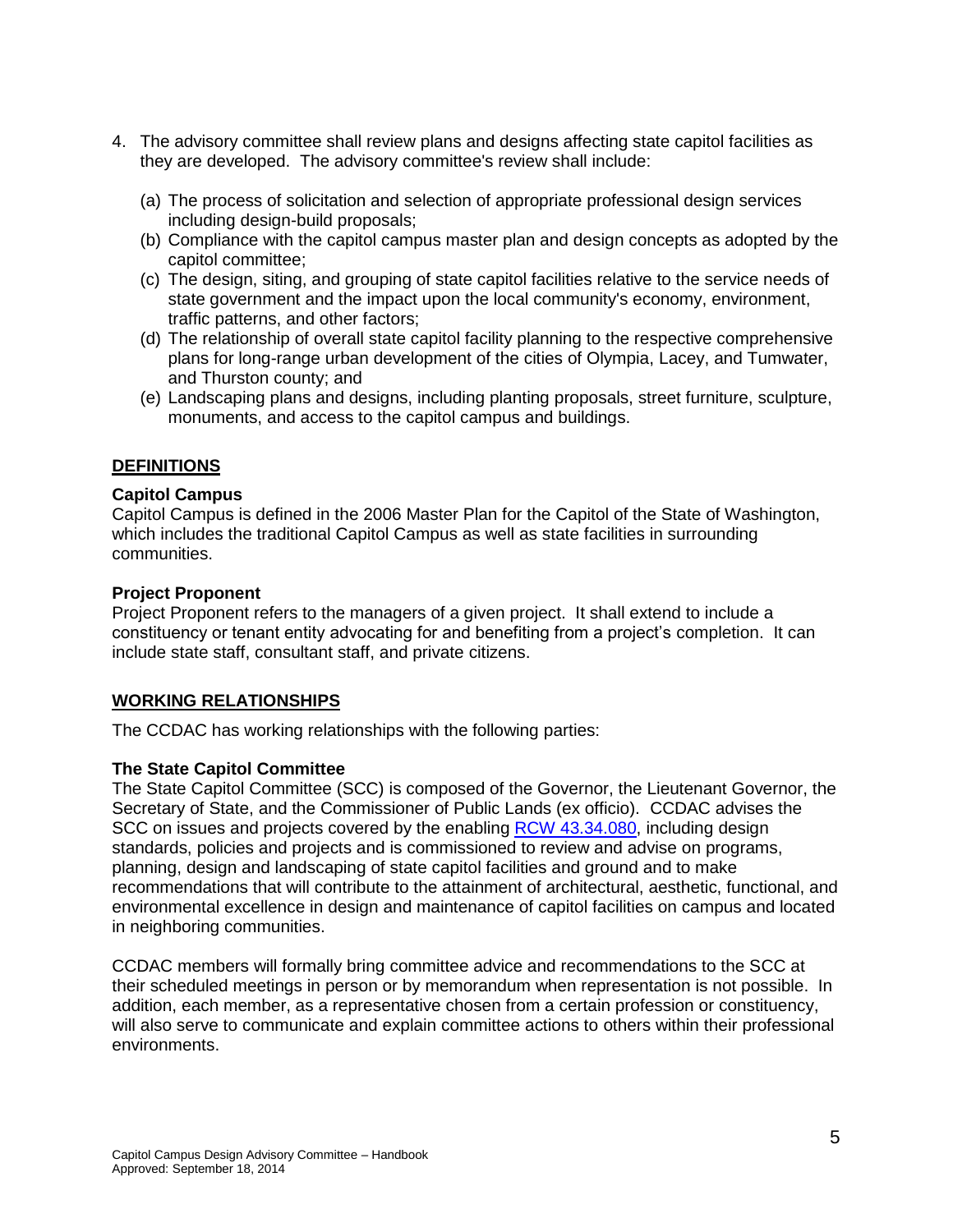# <span id="page-5-0"></span>**Department of Enterprise Services**

CCDAC advises Enterprise Services on issues and projects covered by the CCDAC enabling RCW [43.34.080,](RCW%2043_34_080%20Capitol%20campus%20design%20advisory%20committee%20—%20Generally_.htm) including design standards, policies and projects. By statute, the Director of Enterprise Services, through the division of capitol buildings, shall have custody and control of the capitol buildings and grounds, supervise and direct proper care, heating, lighting and repairing thereof, and designate rooms in the capitol buildings to be occupied by various state officials." [\(RCW 43.19.125\)](http://apps.leg.wa.gov/rcw/default.aspx?cite=43.19.125); and, "the Director of Enterprise Services may construct new buildings on, or improve existing facilities, and furnish and equip, all real estate under his or her management." [\(RCW 43.82.010\)](http://apps.leg.wa.gov/rcw/default.aspx?cite=43.82.010). Enterprise Services staff provides support to the CCDAC, preparing detailed minutes and presentation materials.

# <span id="page-5-1"></span>**Project Proponents and their Design Teams**

CCDAC provides review and advice on projects during all phases of development, starting with the pre-design and consultant selection effort through the construction administration phase. The project proponent will work with Enterprise Service staff to tailor the review process to the project proposal and scope, and with selected projects participating in reviews at all phases of design. Proponents are encouraged to develop and refine a set of design goals and objectives for the project that are more specific than the Committee's design principles. These principles help to facilitate dialogue throughout the review process.

## <span id="page-5-2"></span>**The Public**

CCDAC meetings are public meetings and those attending are invited to participate in the review of projects through the public comment period as established by the committee.

## <span id="page-5-3"></span>**CCDAC REVIEW PROCESS**

#### <span id="page-5-4"></span>**Design Principles**

The CCDAC will use the following principles to guide projects and plans on the Capitol Campus. These principles build on the authorizing legislation and objectives stated in the 2006 Master Plan for the Capitol of the State of Washington. CCDAC intends that the stewarding and development of the Capitol Campus and associated properties shall be a national example of excellence and shall reflect a long-term commitment to a vision of an exceptional state capitol. These principles are to be used by the CCDAC, project proponents and managers to guide the review and development of plans and projects during all phases and shall be augmented by project specific principles as required:

- Plans, policies and projects shall result in the development of stewarding of an enduring civic environment.
- Plans, policies and projects shall result in the highest levels of design and functional excellence.
- Plans, policies and projects shall result in actions that are responsive to the environmental and community context, while resulting in the careful long-term stewarding of public resources.
- Plans, policies and projects shall assume the responsibility for the stewarding of the historic resources and shall evaluate the implications of incremental and phased development.
- Plans and policies shall result in projects, which express a sense of permanence, in the physical presence, social significance and materiality.
- Plans and policies shall result in projects that embody principles of sustainable design and resource conservation.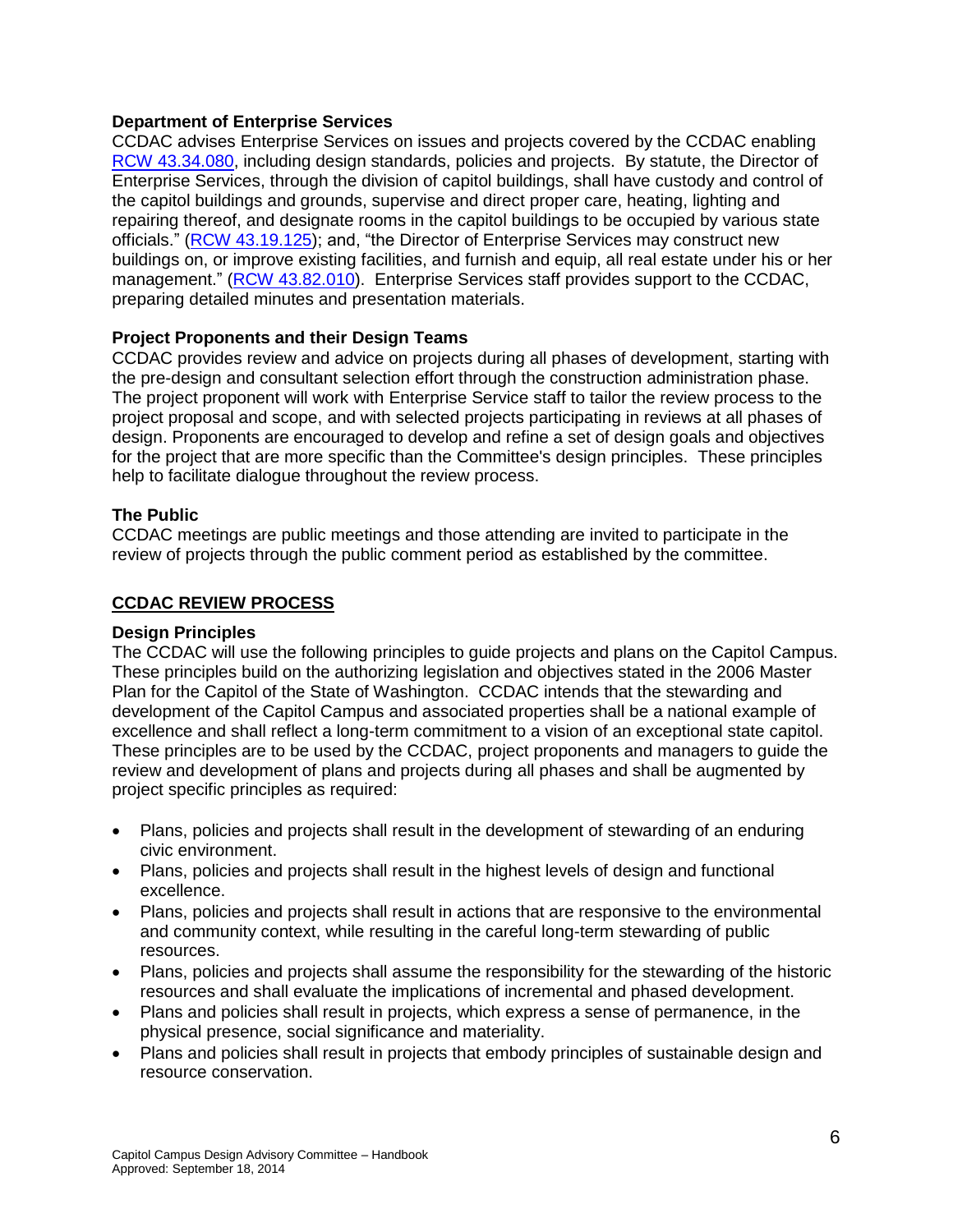- Plans, policies and projects shall include the early and thoughtful integration of the arts and community in planning.
- Plans and policies shall result in projects that exemplify environmentally sensitive design.
- Plans and policies shall result in projects that exemplify the best of contemporary technology and engineering design.

#### <span id="page-6-0"></span>**Planning Review**

In order to set the context for projects on State Capitol properties, the CCDAC will review and advise on campus planning documents and other instruments such as:

- Master Plan
- Sub-Campus Plans
- 10-year Capital Budget Plan
- Maintenance Planning

## <span id="page-6-1"></span>**Program and Policy Review**

CCDAC will review and advise on programs that serve the physical state capitol environment, and the policies that guide and shape their actions. Examples include:

- Visitor Services Program and Capitol Campus Use Policies; and
- Historic Preservation Program, related planning and policies relative to the campus, including physical alternations in historic buildings and grounds.

#### <span id="page-6-2"></span>**Standards Review**

CCDAC will review and recommend standards for physical elements on the Capitol Campus. Examples include signage and exterior furnishings.

#### <span id="page-6-3"></span>**Projects Review**

Working with Enterprise Services staff, CCDAC will annually evaluate projects and policy issues for the coming year and will identify significant projects which will go through the review process described below based on the impact of the project within the context of the Capitol Campus. Significant impact will be defined by issues such as location on campus, policy implications, scale, and relationship to the Master Plan. CCDAC will work with staff to identify other projects that may also be subject to committee review. Refer to Committee Procedures on page 10.

#### <span id="page-6-4"></span>**1. Review Rationale**

Design excellence and a clear understanding of the long-term implications of design decisions are critical to ensuring the development and stewardship of the State Capitol facilities and grounds as they mature over the decades. The CCDAC is charged with the review of campus master plans, building project designs and landscaping for the purpose of fostering design excellence so public resources are wisely and efficiently invested to create a well-designed and enduring civic environment.

The State Capitol facilities touch the lives of all citizens and represent each citizen's personal stake in state government. The State Capitol reflects the dignity and pride we have as Washington citizens as a forum for free speech and representative democracy and is deserving of the highest standards of stewardship and thoughtful design. The State Capitol is a significant legacy to be managed with care and commitment for the future. Design review at all phases of a project by a multidisciplinary review body is best able to provide advice regarding the long-term implications of incremental decisions.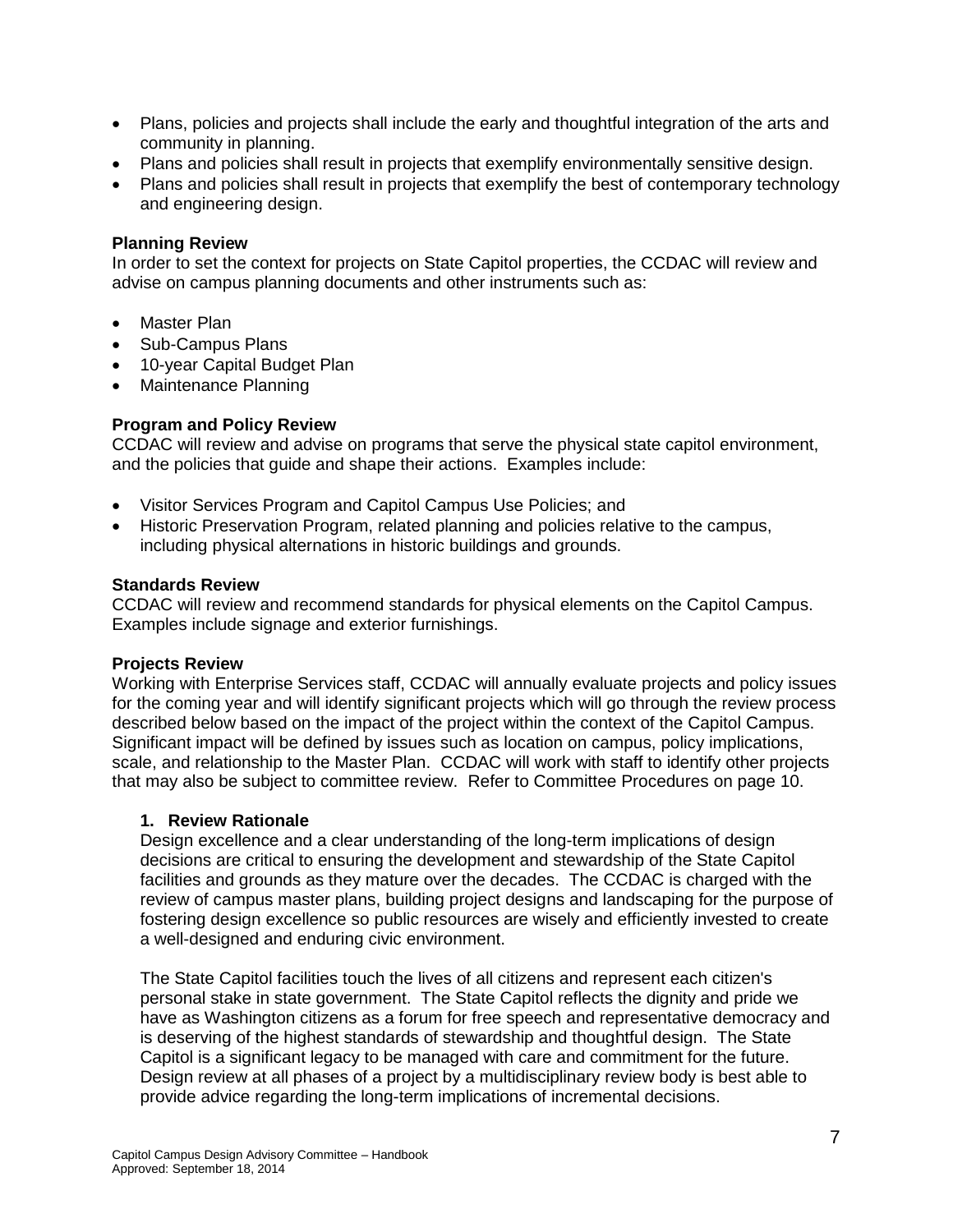CCDAC's early input will help establish design objectives, integrate all elements of design solution from site planning to art and architecture, and help projects become appropriately scaled and culturally responsive. Committee review will often result in an exploration of alternatives and design opportunities that might otherwise be overlooked.

# <span id="page-7-0"></span>**2. Project Review Stages**

The purpose of the following is to provide CCDAC, project proponents, designers, Enterprise Services staff and the SCC with a list of materials required to develop and evaluate projects needed for each phase presentation. All are the tools typically used by design professionals in the phased development of a project and are reflected in the terms of the State Fee Schedule as it relates to service scope of work. Where the required materials deviate from the deliverables in the State Fee Schedule, it is due to the need to have a comprehensive presentation of issues at each phase due to the valuable legacy of the State Capitol.

# <span id="page-7-1"></span>**A. Consultant Selection**

The consultant selection process is the first opportunity for project proponents and CCDAC to positively influence the success of a project's development. Excellence in design and function is built on a firm foundation including:

- 1) A comprehensive scope of work including construction and service budgets and schedule.
- 2) Selection of a consulting team reflecting the full project needs with a reputation for design excellence, strong project management and excellence in the technical skills required by the project.
- 3) CCDAC professional member participation is recommended for consultant selection. If CCDAC participation is not possible, proactively solicit CCDAC observations regarding the project, project issues, budget, schedule and expectations.

CCDAC may choose to incorporate a pre-consultant selection briefing (prior to issuance of an RFP) at which CCDAC can advise Enterprise Services and the Project Proponent on project guidelines that can result in a better consultant selection. This opportunity will also allow CCDAC to select a member best able to represent them on the consultant selection committee.

# <span id="page-7-2"></span>**B. Predesign**

Brief and obtain advice from CCDAC on the scope and focus of the Predesign effort including:

- 1) Concept review/evaluation
- 2) Overall project schedule and budget
- 3) Project history and scope of work
- 4) Project relationship to the Capitol Campus Master Plan
- 5) General site information
- 6) Project program requirements
- 7) Study schedule, budget and deliverables
- 8) Design principles and objectives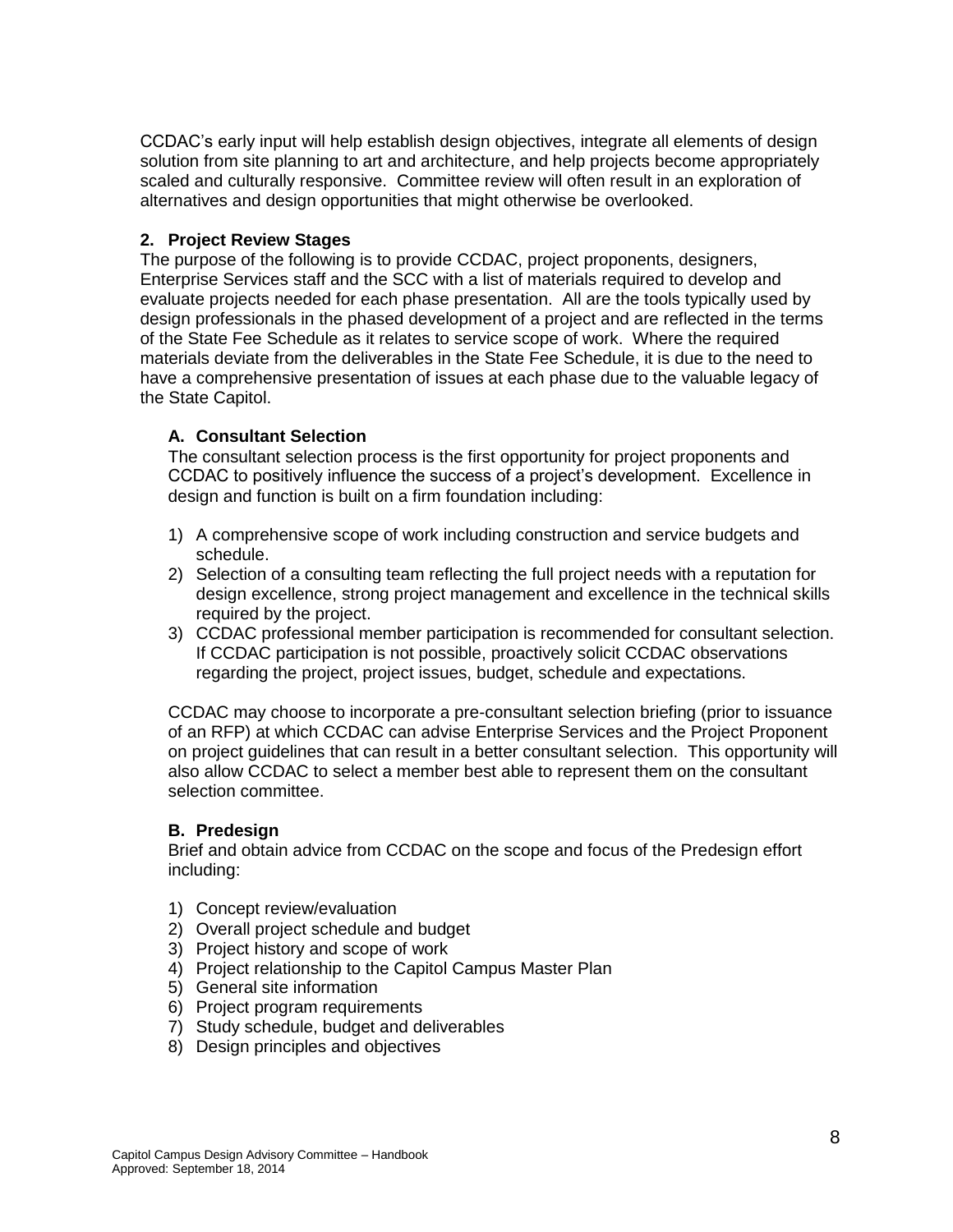# <span id="page-8-0"></span>**C. Schematic Design**

Schematic Design a critical review point, allowing review and comment during the early stages of a project prior to the expenditure of significant fee and time. At the first presentation of a project, the following materials should be presented:

- 1) Project schedule and budget
- 2) Project history and relationship to Campus Master Plan
- 3) Scope of work
- 4) Project program requirements
- 5) General site information
- 6) Design principles and objectives
- 7) Vicinity plan including site and context analysis with site photos
- 8) Site plan with conceptual landscape plan
- 9) Plans, elevations, perspectives and models as required to articulate massing, scale, programmatic spatial organization of building and site
- 10) Art program and budget (if applicable)

# <span id="page-8-1"></span>**D. Design Development**

The Design Development review provides the opportunity for review of the design as it has matured during the design effort from the schematic design phase. Materials to be presented include:

- 1) Site plan with contextual photographs to illustrate contextual response
- 2) Plans, elevations, perspectives and model (if available)
- 3) Material samples
- 4) Project schedule and budget including changes due to value engineering
- 5) Project program revisions
- 6) Art component and budget (if applicable)

# <span id="page-8-2"></span>**E. Construction Documents/Construction Progress**

The purpose of reviews during the Construction Document and Contract Administration Phase is to review changes, critical detail or scale issue, high impact specialty features not previously reviewed and other outstanding questions raised during the Design Development phase review. For the purpose of clarity and efficiency of review, present the following:

- 1) Graphic materials providing context, either in place or time, for the discussion.
- 2) Visual materials including plan, elevations, details, perspective and model to allow review of deviation from preferred design.

# <span id="page-8-3"></span>**F. Post-Construction Evaluation/Review**

The purpose of Post-Construction Evaluation will be to evaluate a project for the objective of guiding future projects and provide direct feedback regarding performance verses expectations. Questions to be considered in the evaluation include the following:

- 1) Has the project met design objectives?
- 2) Is the end result a positive addition to campus short-and long- term?
- 3) Does the project meet the programmatic objectives?
- 4) Did the project meet the objectives? If not, what part of the process didn't work?
- 5) Develop checklist of issues to watch for in next project
- 6) Did Master Plan provide sufficient direction?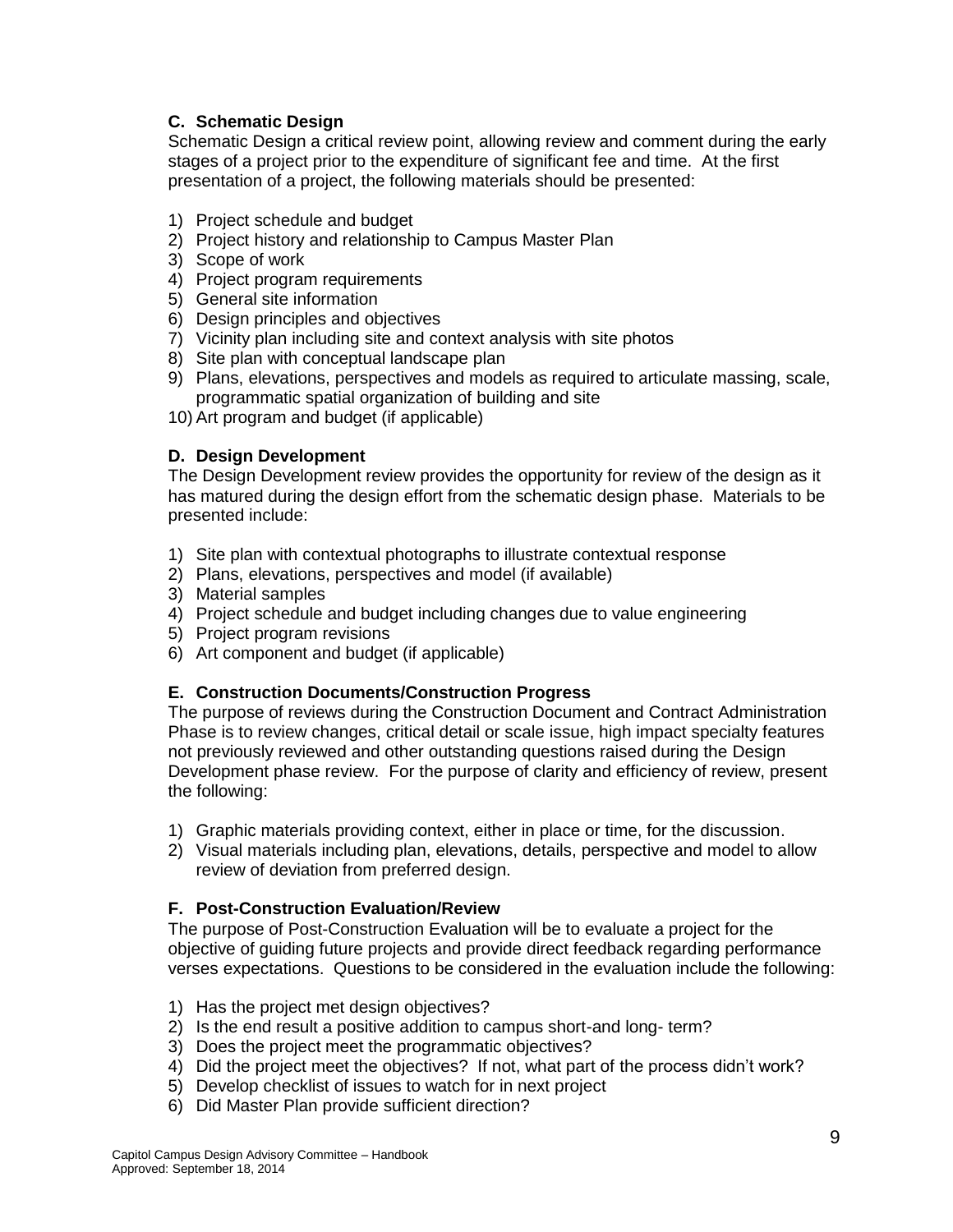- 7) Was the project management process successful?
- 8) Did aspiration of design excellence become compromised through the project process?

# <span id="page-9-0"></span>**COMMITTEE PROCEDURES**

# <span id="page-9-1"></span>**CCDAC Meeting Schedules**

During the fourth quarter of each calendar year, the following year's meeting will be scheduled – one meeting each quarter. However, each year prior to scheduling the following year's meetings, Enterprise Services will develop a work plan examining all probable project reviews and the meetings will be scheduled to accommodate the work plan. Enterprise Services, design teams and project proponents will work toward meeting the scheduled review dates.

Special CCDAC meetings can occur when required, but should be discouraged as quorum attendance can be difficult to obtain. Should a quorum not be obtained, the attending members will function as a sub-committee to the full committee.

The Annual Planning Meeting will occur in January of each year following publication of the Governor's budget proposal. The purpose will be to identify projects and issues for review in the coming year. In odd-numbered years a two year plan will be developed, and in evennumbered years the previous year's plan will be adjusted. As other projects arise during the course of the year, staff will bring the projects to CCDAC for consideration and review as appropriate.

# <span id="page-9-2"></span>**Design Opportunities Recommendations**

As a part of the process of identifying the coming year's significant projects, CCDAC may elect to prepare Design Opportunities Recommendations (DOR) for selected projects. The DOR will identify relevant campus design guidelines, historic features and landscape guidelines that apply and major opportunities that exist for design of the project. The DOR may also discuss special requirements and expectations of a design team for the project to be used as a guide to consultant selection. The CCDAC may make recommendations about firms that should be contacted as part of the consultant selection process. The DOR will be used as guidance for the design consultants and as a point of reference for future design review by CCDAC as the project moves forward through the process of design. The goal of the DOR will be to encourage design excellence in campus and building development to ensure intelligent functioning of the campus and produce the highest overall campus design quality.

# <span id="page-9-3"></span>**Special Work Sessions**

Special work sessions may be established by mutual agreement when appropriate to advise Enterprise Services or a project proponent/design team. Such meetings can occur at a convenient location and need not have a quorum. The works sessions will have an informal format.

# <span id="page-9-4"></span>**Committee Rules**

The CCDAC is subject to the Open and Public Meetings Act. Meetings will be publicly advertised in a timely manner, held in ADA-accessible locations, and accommodate auxiliary aids for the disabled when requested in advance. Minutes will be recorded and available for public viewing.

CCDAC's Chair and Vice Chair positions are to be appointed by the Director of Enterprise Services.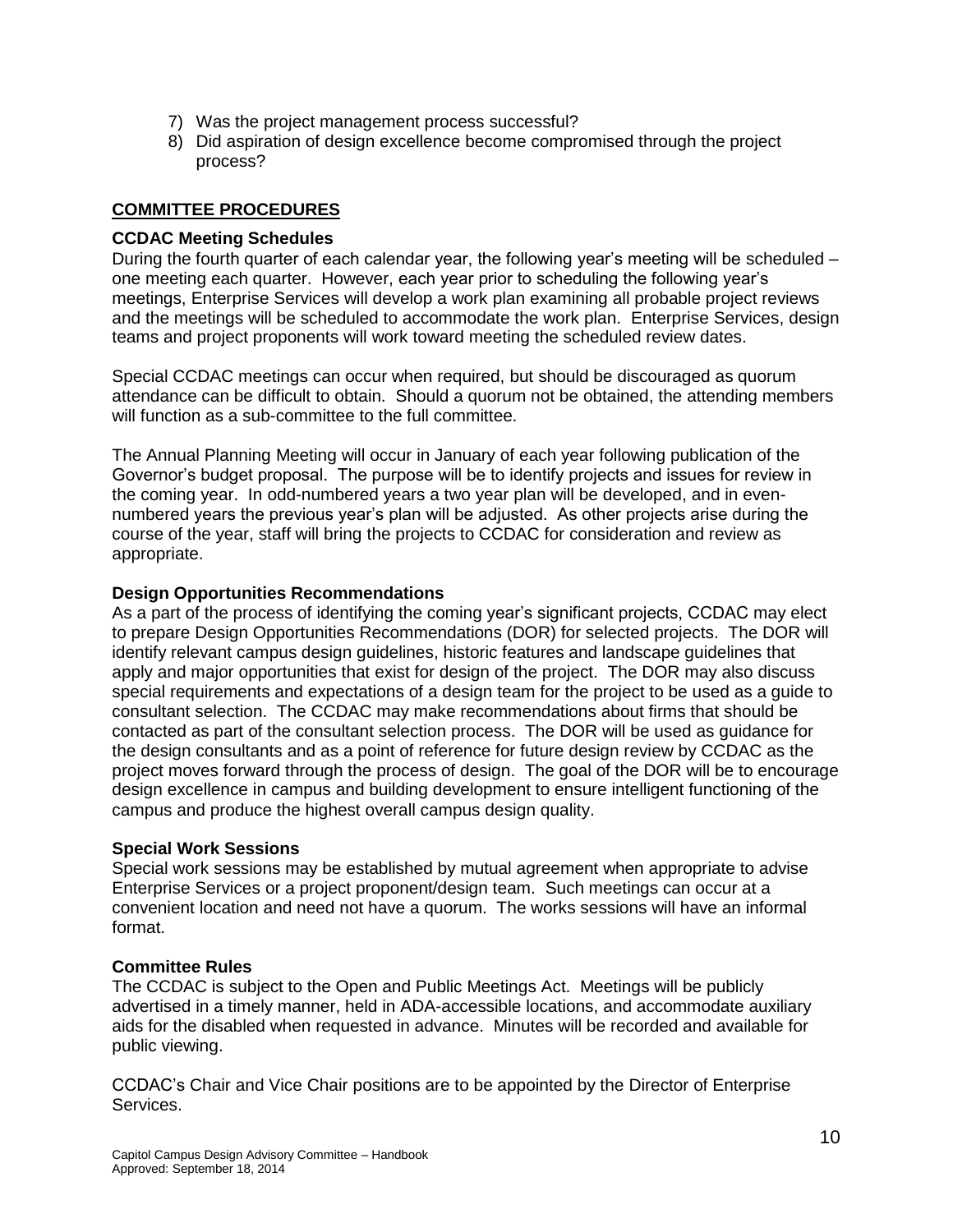A minimum of five or 51 percent of the CCDAC members must be present in order to conduct business.

The appointed chair-person or their designee will conduct the meetings. Robert's Rules of Order will prevail.

CCDAC members shall vote in person or by proxy.

Consensus is the preferred method of decision-making. If a consensus cannot be reached, the Chair shall call for a majority vote of the members present and represented by proxy. A minority opinion may be documented and forwarded along with the majority action.

#### <span id="page-10-0"></span>**Review Follow-up**

The Minutes of each CCDAC meeting in which a project has been reviewed will contain the specific recommendation made by CCDAC. At the subsequent presentation of the project the proponents will discuss their response to the CCDAC recommendations.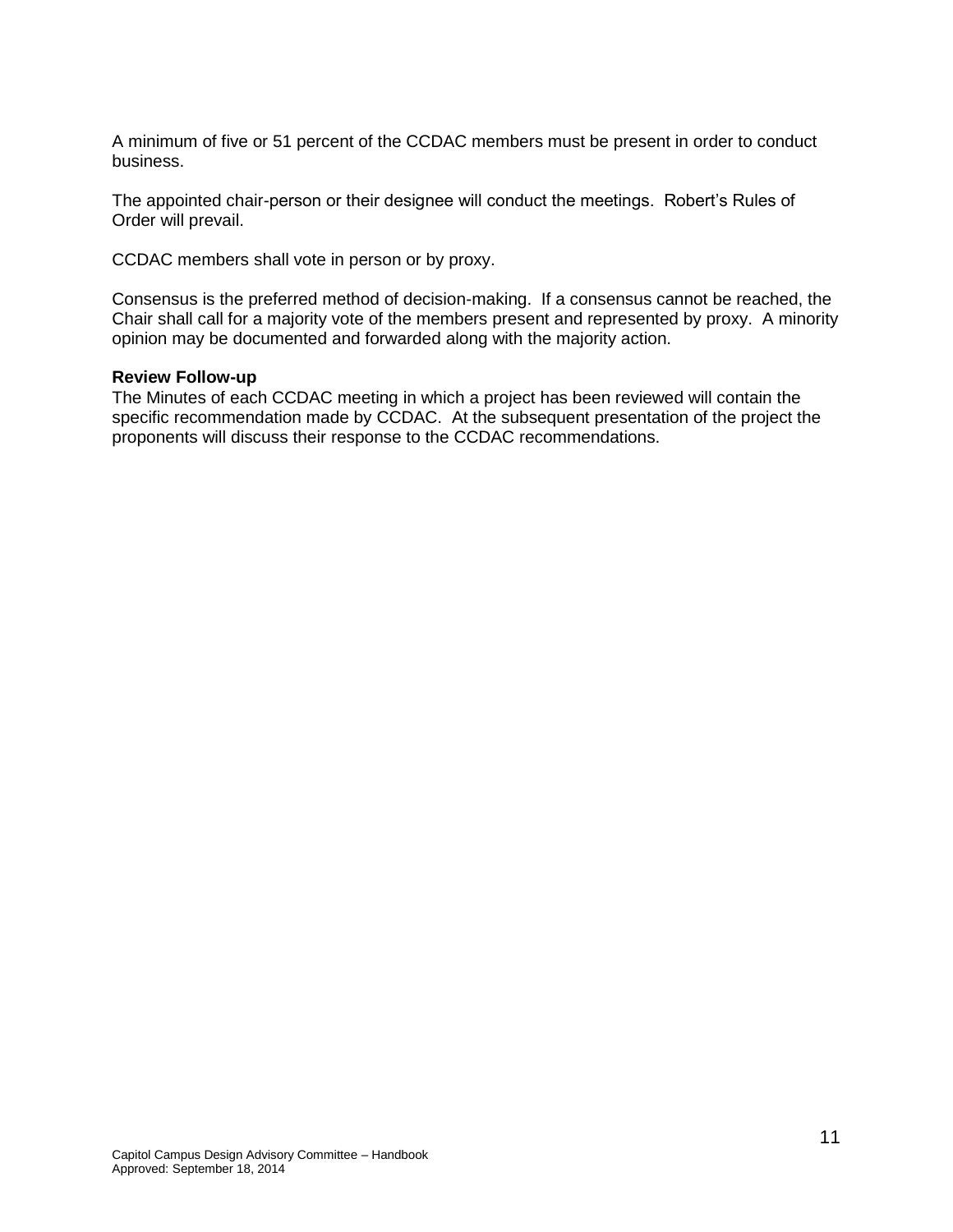## <span id="page-11-0"></span>**REFERENCES**

#### <span id="page-11-1"></span>**Appendix A - SSB 5935**

#### CHAPTER 93

#### [\(Substitute Senate Bill No. 5935\)](http://leg.wa.gov/CodeReviser/documents/sessionlaw/1990pam1.pdf) CAPITOL CAMPUS DESIGN ADVISORY COMMITTEE

 AN ACT Relating to the capitol campus; and adding a new section to [chapter 43.34](http://apps.leg.wa.gov/rcw/default.aspx?cite=43.34) RCW. Be it enacted by the Legislature of the State of Washington:

NEW SECTION. Sec. 1. A new section is added to [chapter 43.34RCW](http://apps.leg.wa.gov/rcw/default.aspx?cite=43.34) to read as follows:

 (1) The capitol campus design advisory committee is established as an advisory group to the capitol committee and the director of general administration to review programs, planning, design, and landscaping of state capitol facilities and grounds and to make recommendations that will contribute to the attainment of architectural, aesthetic, functional, and environmental excellence in design and maintenance of capitol facilities on campus and located in neighboring communities.

 (2) The advisory committee shall consist of the following persons who shall be appointed by and serve at the pleasure of the governor:

(a) Two architects;

(b) A landscape architect; and

(c) An urban planner.

 The governor shall appoint the chair and vice-chair and shall instruct the director of general administration to provide the staff and resources necessary for implementing this section. The advisory committee shall meet at least once every ninety days and at the call of the chair.

The members of the committee shall be reimbursed as provided in [RCW 43.03.220](http://apps.leg.wa.gov/rcw/default.aspx?cite=43.03.220) and [RCW 44.04.120.](http://apps.leg.wa.gov/RCW/default.aspx?cite=44.04.120)

 (3) The advisory committee shall also consist of the secretary of state and two members of the house of representatives, one from each caucus, who shall be appointed by the speaker of the house of representatives, and two members of the senate, one from each caucus, who shall be appointed by the president of the senate.

 (4) The advisory committee shall review plans and designs affecting state capitol facilities as they are developed. The advisory committee's review shall include:

 (a) The process of solicitation and selection of appropriate professional design services including design-build proposals;

(b) Compliance with the capitol campus master plan and design concepts as adopted by the capitol committee;

 (c) The design, siting, and grouping of state capitol facilities relative to the service needs of state government and the impact upon the local community's economy, environment, traffic patterns, and other factors;

 (d) The relationship of overall state capitol facility planning to the respective comprehensive plans for long-range urban development of the cities of Olympia, Lacey, and Tumwater, and Thurston county; and

 (e) Landscaping plans and designs, including planting proposals, street furniture, sculpture, monuments, and access to the capitol campus and buildings.

Passed the Senate February 8, 1990. Passed the House March 1, 1990. Approved by the Governor March 19, 1990. Filed in Office of Secretary of State March 19, 1990.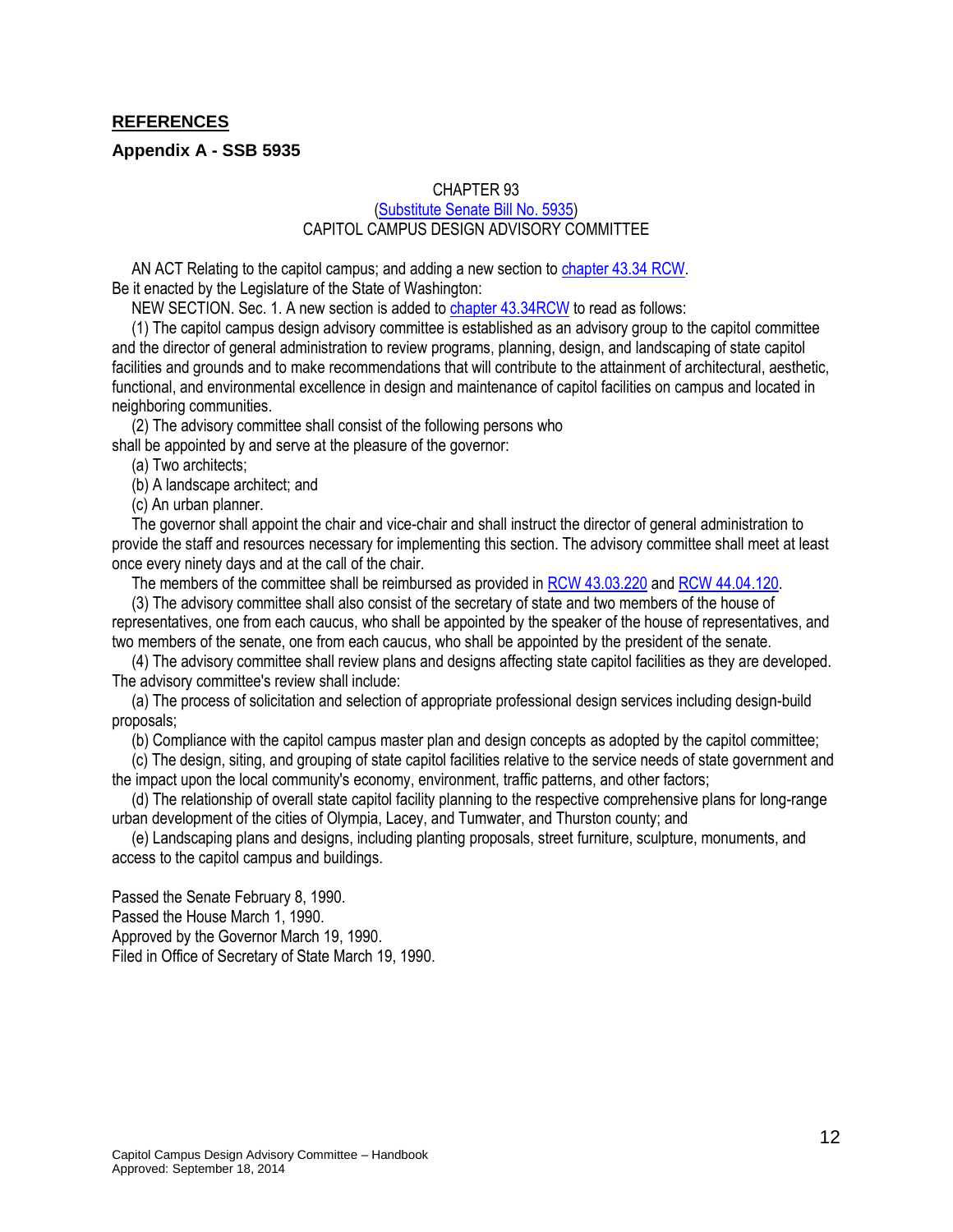# <span id="page-12-0"></span>**Appendix B - EXECUTIVE ORDER 84-09**

## [EXECUTIVE ORDER 84-09](http://www.digitalarchives.wa.gov/favicon.ico)

Capitol Campus Design Advisory Committee

I, John Spellman, Governor of the state of Washington, do hereby establish a Capitol Campus Design Advisory Committee to act as an advisory group to the Director of General Administration, to review plans of design and landscaping of state capitol facilities and grounds, and to make recommendations to the Director that will contribute to the attainment of architectural, aesthetic, functional, and environmental excellence in the design and maintenance of the State Capitol Campus in Olympia.

Composition and duties of the Committee shall consist of the following:

A. Committee Chairperson

An architect who will preside over the Committee and its meetings, call meetings as necessary, and establish the Committee's business.

#### B. Landscape Architect

A landscape architect who will review and advise on state capitol siting plans, planting proposals related to overall landscape treatment, placement of outdoor sculpture, and access to the capitol campus and buildings.

#### C. Urban Planner

An urban planner who will review and advise on the grouping and site of state facilities on the capitol campus as they serve the needs of state government, and as they relate to the local community.

#### D. Local Community Representative

An official from within the local communities of the state capitol campus area who will review overall state capitol plans as they relate to the host city of Olympia, the cities of Lacey and Tumwater, and Thurston County and their respective comprehensive plans for long-range urban development.

The Committee shall review plans affecting the state capitol campus as they are developed by the Department of General Administration, and shall serve as expert critic of such proposals. Final approval authority of plans shall rest with the Director of the Department of General Administration and with the State Capitol Committee, as appropriate and in accordance with applicable statutes.

Members of the Committee shall be appointed to serve without pay except for expenses of travel and meals.

IN WITNESS WHEREOF, I have hereunto set my hand and caused the seal of the State of Washington to be affixed at Olympia this 16th day of May A.D., Nineteen hundred and eighty-four.

John Spellman Governor of Washington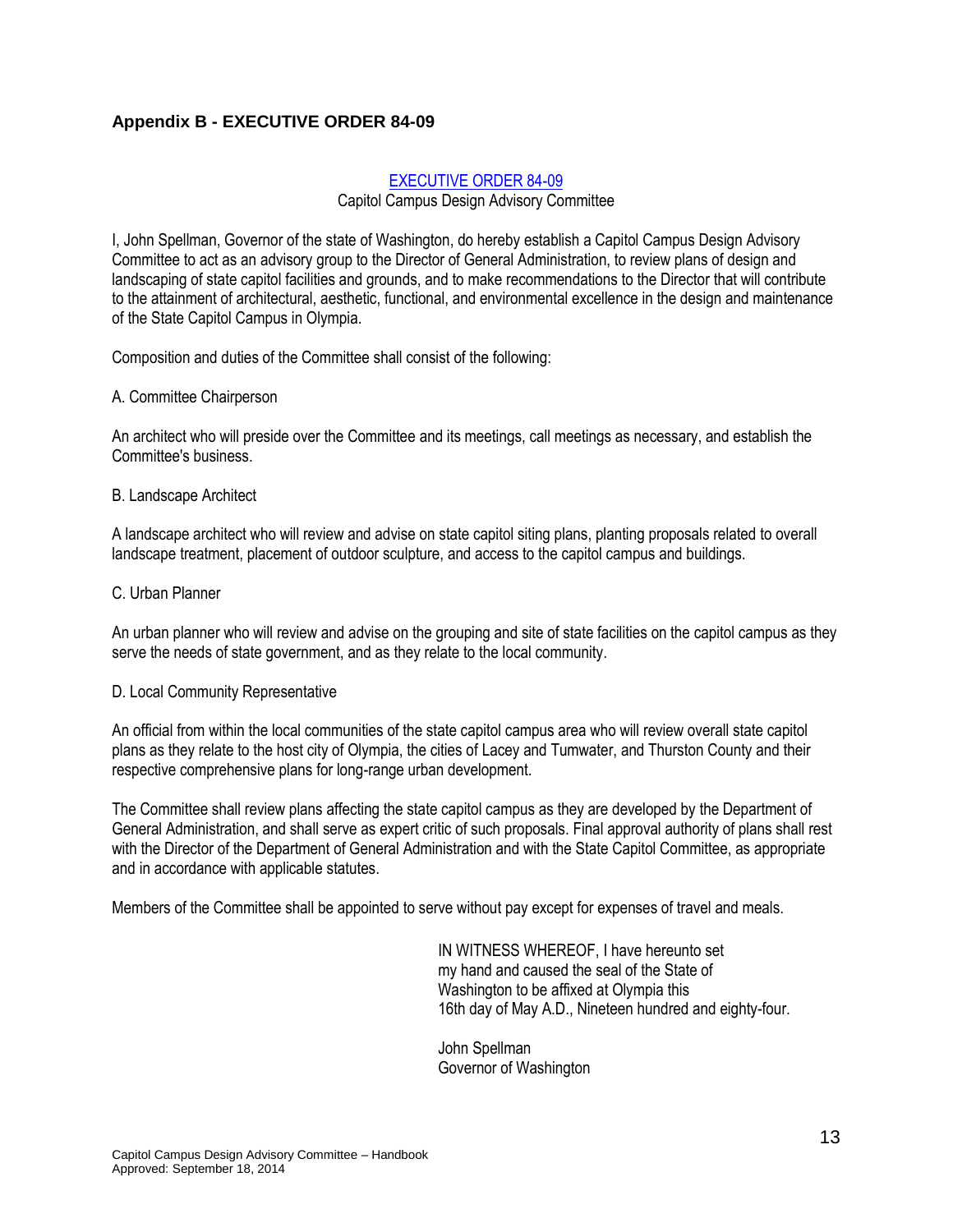# <span id="page-13-0"></span>**Appendix C - SSB6763**

## 1988 SUPPLEMENTAL CAPITAL BUDGET SUMMARY [SSB 6763](http://leap.leg.wa.gov/leap/budget/lbns/1988partv.pdf) as signed by the Governor March 26, 1988 Chapter 2. Laws of 1988 First Extraordinary Session

#### DEPARTMENT OF GENERAL ADMINISTRATION East Capitol Campus Development Section 104

Comments:

The Governor recommended \$110 million to build state owned office and parking space on the east Capitol Campus.

The Legislature did not adopt the Governor's proposal and created a capitol campus design advisory committee. The committee is to advise the capitol committee and review the design and landscaping plans for the capitol campus. The advisory committee consists of four Governor appointees and two members from the Senate and House of Representatives.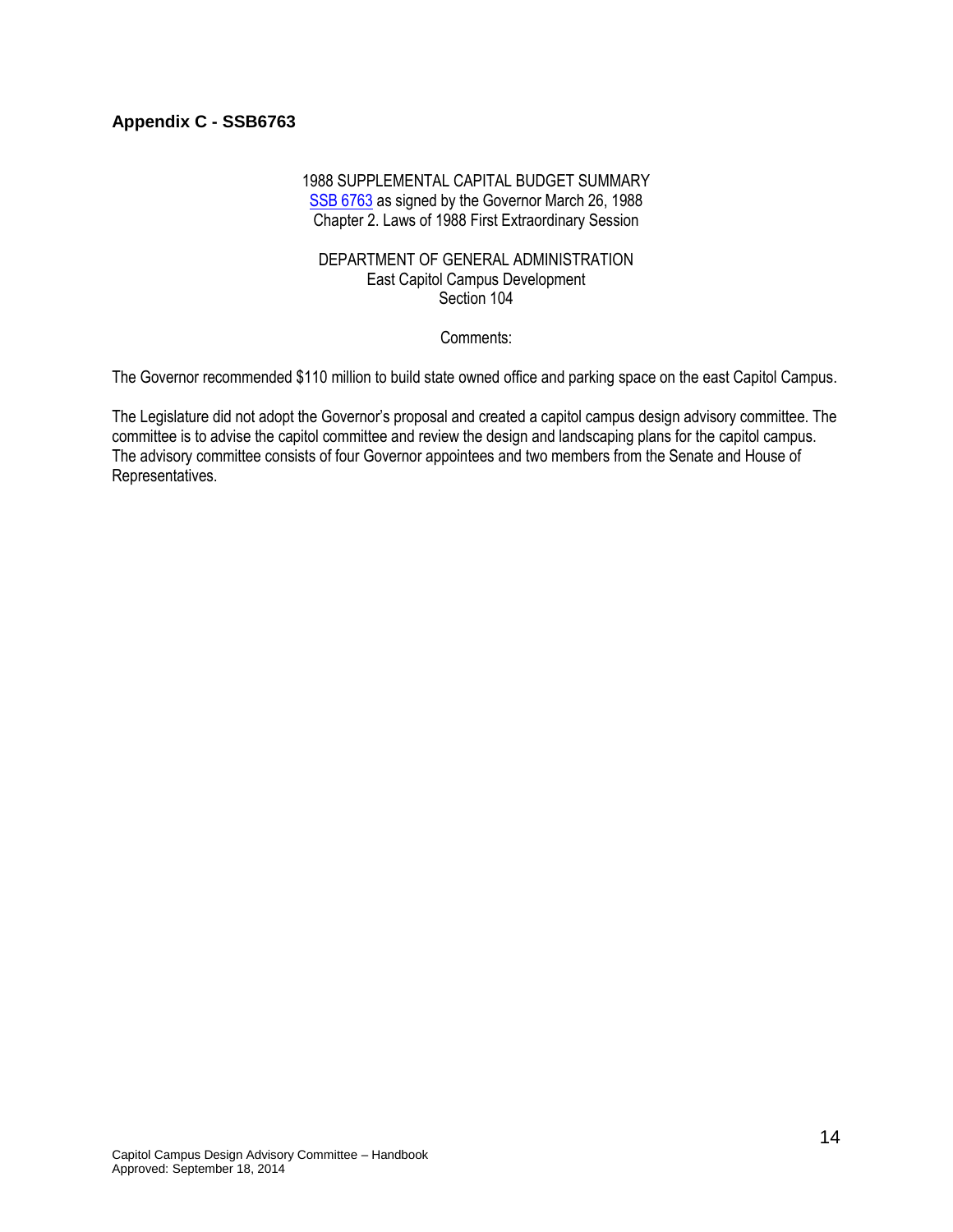# <span id="page-14-0"></span>**Appendix D - RCW 43.34.080**

#### [RCW 43.34.080](RCW%2043_34_080%20Capitol%20campus%20design%20advisory%20committee%20—%20Generally_.htm)

Capitol campus design advisory committee — Generally.

(1) The capitol campus design advisory committee is established as an advisory group to the capitol committee and the director of enterprise services to review programs, planning, design, and landscaping of state capitol facilities and grounds and to make recommendations that will contribute to the attainment of architectural, aesthetic, functional, and environmental excellence in design and maintenance of capitol facilities on campus and located in neighboring communities.

 (2) The advisory committee shall consist of the following persons who shall be appointed by and serve at the pleasure of the director of enterprise services:

- (a) Two architects;
- (b) A landscape architect; and
- (c) An urban planner.

 The director of enterprise services shall appoint the chair and vice chair and shall provide the staff and resources necessary for implementing this section. The advisory committee shall meet at least once every ninety days and at the call of the chair.

The members of the committee shall be reimbursed as provided in [RCW 43.03.220](http://apps.leg.wa.gov/rcw/default.aspx?cite=43.03.220) and RCW [44.04.120.](http://apps.leg.wa.gov/RCW/default.aspx?cite=44.04.120)

 (3) The advisory committee shall also consist of the secretary of state and two members of the house of representatives, one from each caucus, who shall be appointed by the speaker of the house of representatives, and two members of the senate, one from each caucus, who shall be appointed by the president of the senate.

 (4) The advisory committee shall review plans and designs affecting state capitol facilities as they are developed. The advisory committee's review shall include:

 (a) The process of solicitation and selection of appropriate professional design services including design-build proposals;

(b) Compliance with the capitol campus master plan and design concepts as adopted by the capitol committee;

 (c) The design, siting, and grouping of state capitol facilities relative to the service needs of state government and the impact upon the local community's economy, environment, traffic patterns, and other factors;

 (d) The relationship of overall state capitol facility planning to the respective comprehensive plans for long-range urban development of the cities of Olympia, Lacey, and Tumwater, and Thurston county; and

 (e) Landscaping plans and designs, including planting proposals, street furniture, sculpture, monuments, and access to the capitol campus and buildings.

[2013 2nd sp.s. c 19 § 7015; 2011 1st sp.s. c 21 § 34; 1990 c 93 § 1.]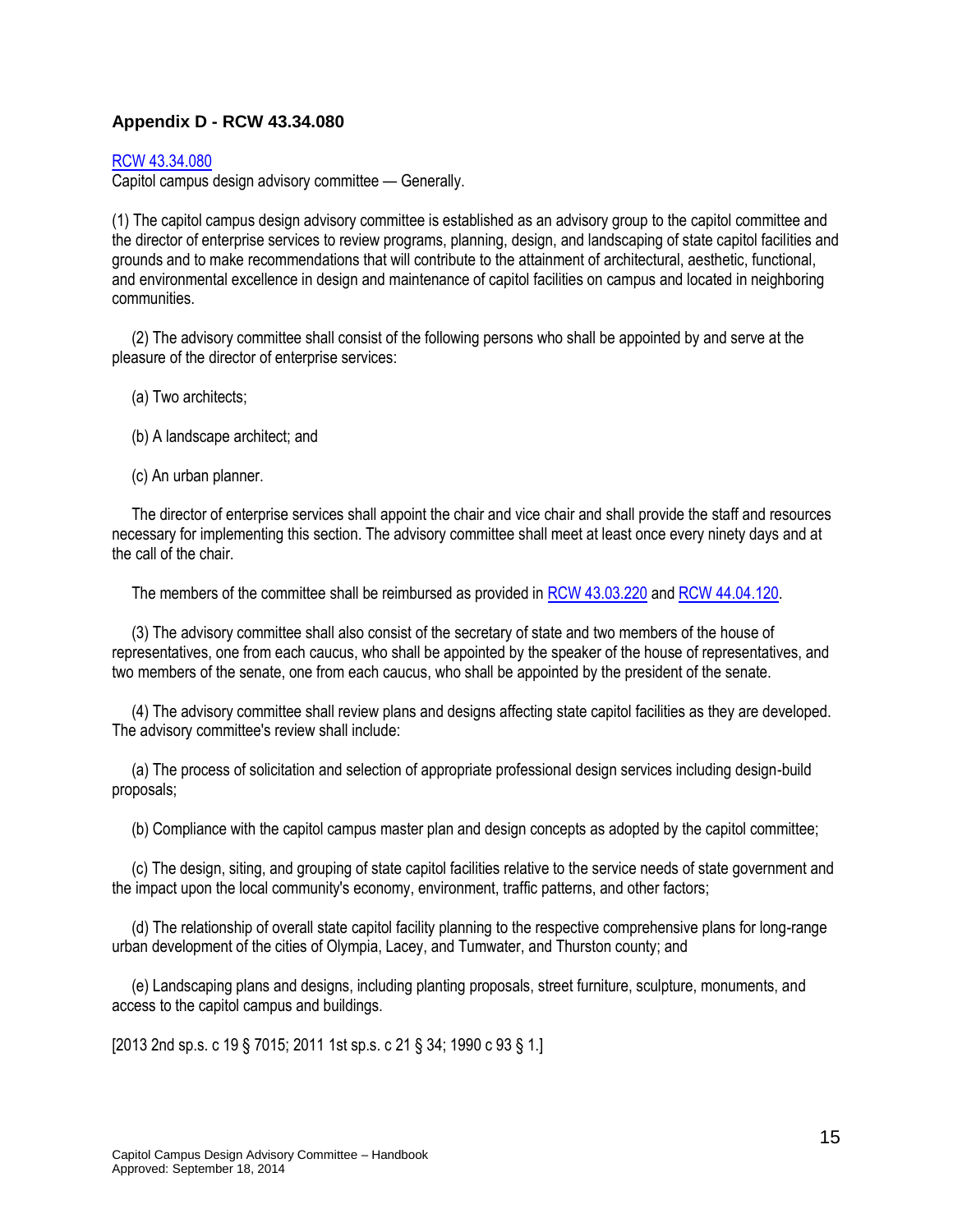## <span id="page-15-0"></span>**Appendix E - RCW [43.03.220](http://apps.leg.wa.gov/RCW/default.aspx?cite=43.03.220)**

#### [RCW 43.03.220](http://apps.leg.wa.gov/rcw/default.aspx?cite=43.03.220)

Compensation of members of part-time boards and commissions — Class one groups (as amended by 2011 c 5).

 (1) Any part-time board, commission, council, committee, or other similar group which is established by the executive, legislative, or judicial branch to participate in state government and which functions primarily in an advisory, coordinating, or planning capacity shall be identified as a class one group.

 (2) Absent any other provision of law to the contrary, no money beyond the customary reimbursement or allowance for expenses may be paid by or through the state to members of class one groups for attendance at meetings of such groups.

 (3) Beginning July 1, 2010, through June 30, 2011, no person designated as a member of a class one board, commission, council, committee, or similar group may receive an allowance for subsistence, lodging, or travel expenses if the allowance cost is funded by the state general fund. Exceptions may be granted under section 605, chapter 3, Laws of 2010. Class one groups, when feasible, shall use an alternative means of conducting a meeting that does not require travel while still maximizing member and public participation and may use a meeting format that requires members to be physically present at one location only when necessary or required by law. Meetings that require a member's physical presence at one location must be held in state facilities whenever possible((, and)). Meetings conducted using private facilities must be approved by the director of the office of financial management, except for facilities provided free of charge.

 (4) Beginning July 1, 2010, through June 30, 2011, class one groups that are funded by sources other than the state general fund are encouraged to reduce travel, lodging, and other costs associated with conducting the business of the group including use of other meeting formats that do not require travel. [2011 c 5 § 902; 2010 1st sp.s. c 7 § 142; 1984 c 287 § 2.]

#### [RCW 43.03.220](http://apps.leg.wa.gov/rcw/default.aspx?cite=43.03.220)

Compensation of members of part-time boards and commissions — Class one groups (as amended by 2011 1st sp.s. c 21).

 (1) Any part-time board, commission, council, committee, or other similar group which is established by the executive, legislative, or judicial branch to participate in state government and which functions primarily in an advisory, coordinating, or planning capacity shall be identified as a class one group.

 (2) Absent any other provision of law to the contrary, no money beyond the customary reimbursement or allowance for expenses may be paid by or through the state to members of class one groups for attendance at meetings of such groups.

 (3) ((Beginning July 1, 2010, through June 30, 2011,))(a) No person designated as a member of a class one board, commission, council, committee, or similar group may receive an allowance for subsistence, lodging, or travel expenses if the allowance cost is funded by the state general fund. Exceptions may be granted unde[r RCW](http://apps.leg.wa.gov/RCW/default.aspx?cite=43.03.049)  [43.03.049](http://apps.leg.wa.gov/RCW/default.aspx?cite=43.03.049) ((605, chapter 3, Laws of 2010)). Class one groups, when feasible, shall use an alternative means of conducting a meeting that does not require travel while still maximizing member and public participation and may use a meeting format that requires members to be physically present at one location only when necessary or required by law. ((Meetings that require a member's physical presence at one location must be held in state facilities whenever possible, and meetings conducted using private facilities must be approved by the director of the office of financial management.

 (4) Beginning July 1, 2010, through June 30, 2011,)) (b) Class one groups that are funded by sources other than the state general fund are encouraged to reduce travel, lodging, and other costs associated with conducting the business of the group including use of other meeting formats that do not require travel. [2011 1st sp.s. c 21 § 55; 2010 1st sp.s. c 7 § 142; 1984 c 287 § 2.]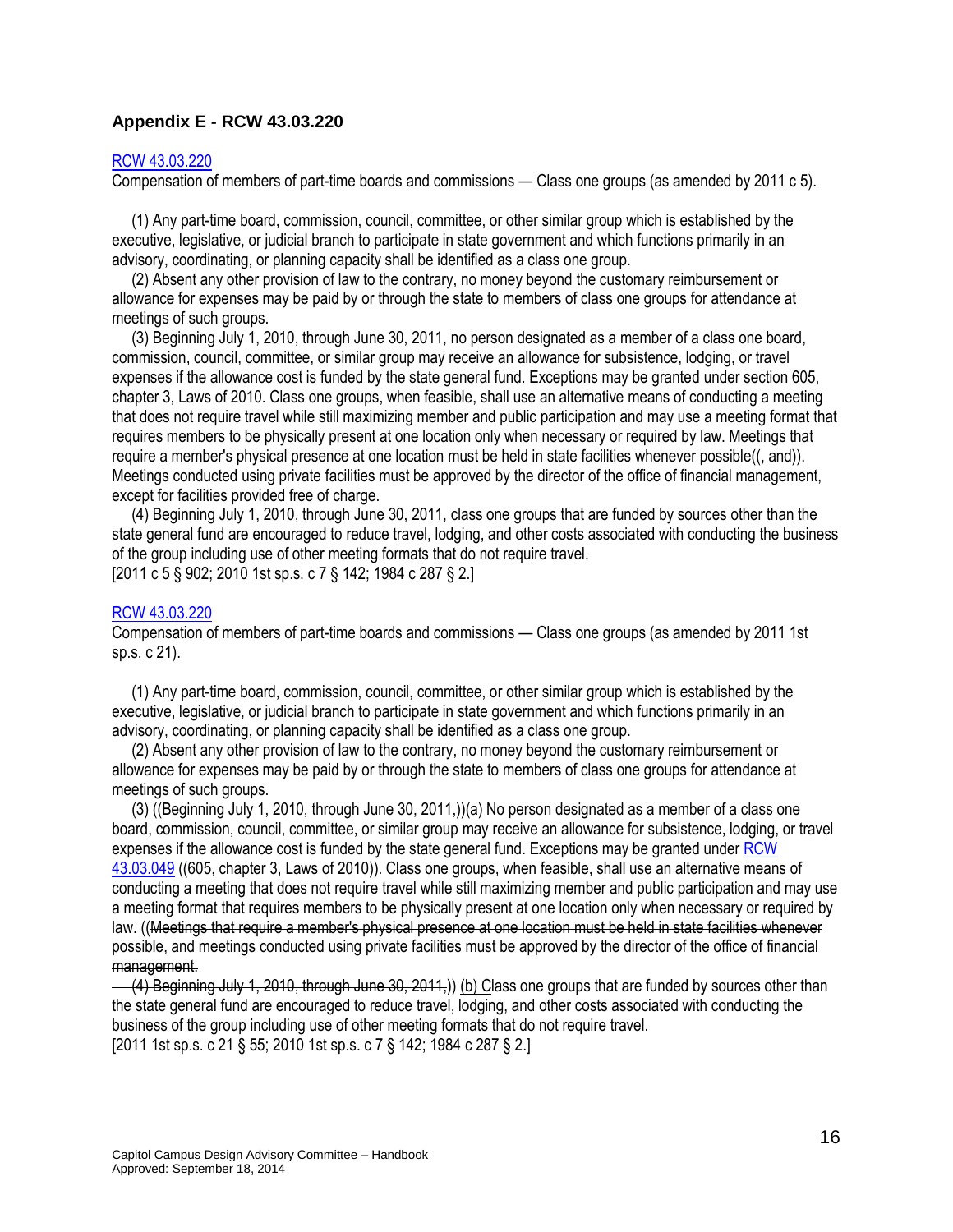# <span id="page-16-0"></span>**Appendix F - RCW [44.04.120](http://apps.leg.wa.gov/RCW/default.aspx?cite=44.04.120)**

#### [RCW 44.04.120](RCW%2044_04_120%20Members)

Members' allowances when engaged in legislative business.

Each member of the senate or house of representatives when serving on official legislative business shall be entitled to receive, in lieu of per diem or any other payment, for each day or major portion thereof in which he or she is actually engaged in legislative business or business of the committee, commission, or council, notwithstanding any laws to the contrary, an allowance in an amount fixed by the secretary of the senate and chief clerk of the house, respectively, in accordance with applicable rules and resolutions of each body. Such allowance shall be reasonably calculated to reimburse expenses, exclusive of mileage, which are ordinary and necessary in the conduct of legislative business, recognizing cost variances which are encountered in different locales. The allowance authorized shall not exceed the greater of forty-four dollars per day or the maximum daily amount determined under [RCW](http://apps.leg.wa.gov/RCW/default.aspx?cite=43.03.050)  [43.03.050,](http://apps.leg.wa.gov/RCW/default.aspx?cite=43.03.050) as now or hereafter amended. In addition, a mileage allowance shall be paid at the rate per mile provided for i[n RCW 43.03.060,](http://apps.leg.wa.gov/RCW/default.aspx?cite=43.03.060) as now or hereafter amended, when authorized by the house, committee, commission, or council of which he or she is a member and on the business of which he or she is engaged.

[2009 c 549 § 6002; 1985 c 3 § 1; 1979 ex.s. c 255 § 3; 1974 ex.s. c 157 § 2; 1973 1st ex.s. c 197 § 5; 1967 ex.s. c 112 § 4; 1963 ex.s. c 7 § 1; 1959 ex.s. c 10 § 1.]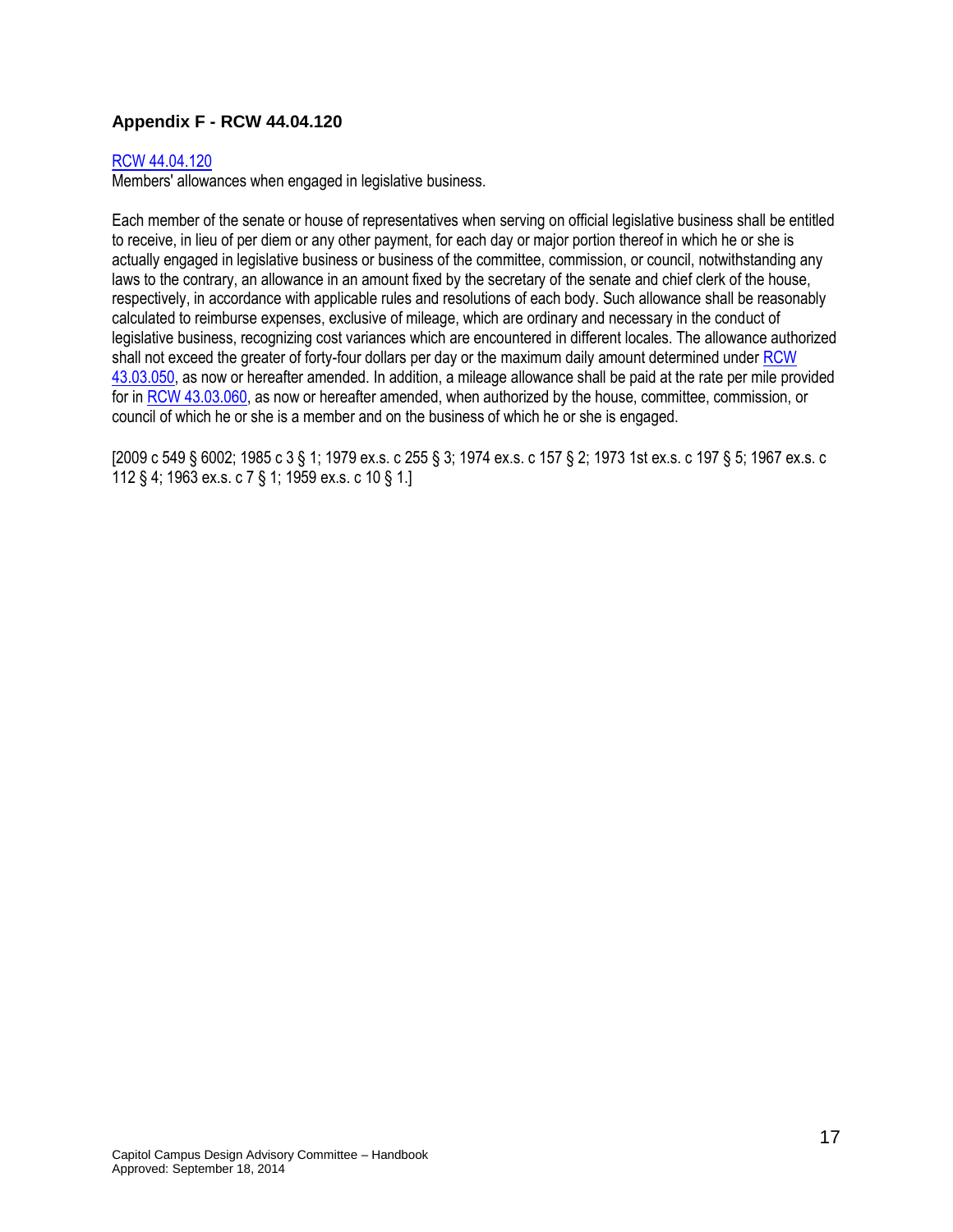# <span id="page-17-0"></span>**Appendix G - RCW 43.19.125**

#### [RCW 43.19.125](http://apps.leg.wa.gov/rcw/default.aspx?cite=43.19.125)

Capitol buildings and grounds — Custody and control.

 (1) The director of enterprise services shall have custody and control of the capitol buildings and grounds, supervise and direct proper care, heating, lighting and repairing thereof, and designate rooms in the capitol buildings to be occupied by various state officials.

 (2) During the 2007-2009 biennium, responsibility for development of the "Wheeler block" on the capitol campus as authorized in section 6013, chapter 520, Laws of 2007 shall be transferred from the department of general administration to the department of information services.

[2011 1st sp.s. c 43 § 204; 2007 c 520 § 6014; 1965 c 8 [§ 43.19.125.](http://apps.leg.wa.gov/rcw/default.aspx?cite=43.19.125) Prior: 1959 c 301 § 2; 1955 c 285 § 9.]

#### Notes:

Effective date -- Purpose -- 2011 1st sp.s. c 43: See notes following [RCW 43.19.003.](http://apps.leg.wa.gov/RCW/default.aspx?cite=43.19.003)

Part headings not law -- 2007 c 520: "Part headings in this act are not any part of the law." [2007 c 520 § 6055.] Severability -- 2007 c 520: "If any provision of this act or its application to any person or circumstance is held invalid, the remainder of the act or the application of the provision to other persons or circumstances is not affected." [2007 c 520 § 6056.]

 Effective dates -- 2007 c 520: "This act is necessary for the immediate preservation of the public peace, health, or safety, or support of the state government and its existing public institutions, and takes effect immediately [May 15, 2007], except for section 6035 of this act which takes effect July 1, 2007, and section 6037 of this act which takes effect June 30, 2011." [2007 c 520 § 6057.]

Capitol campus design advisory committee[: RCW 43.34.080.](file://filedepot.eclient.wa.lcl/Legacy-GA/Facilities/Business%20Unit/Administration/Administration%20-%20Staff/CCDAC/CCDAC%20Handbook/RCW%2043_34_080%20Capitol%20campus%20design%20advisory%20committee%20—%20Generally_.htm)

East capitol site, acquisition and development[: RCW 79.24.500](http://apps.leg.wa.gov/RCW/default.aspx?cite=79.24.500) through [RCW 79.24.600.](http://apps.leg.wa.gov/RCW/default.aspx?cite=79.24.600)

Housing for state offices: [Chapter 43.82 RCW.](http://apps.leg.wa.gov/RCW/default.aspx?cite=43.82)

Parking facilities and traffic on capitol grounds[: RCW 79.24.300](http://apps.leg.wa.gov/RCW/default.aspx?cite=79.24.300) throug[h RCW 79.24.320,](http://apps.leg.wa.gov/RCW/default.aspx?cite=79.24.320) RCW [46.08.150.](http://apps.leg.wa.gov/RCW/default.aspx?cite=46.08.150)

Public buildings, earthquake standards for construction: [Chapter 70.86 RCW.](http://apps.leg.wa.gov/RCW/default.aspx?cite=70.86&full=true)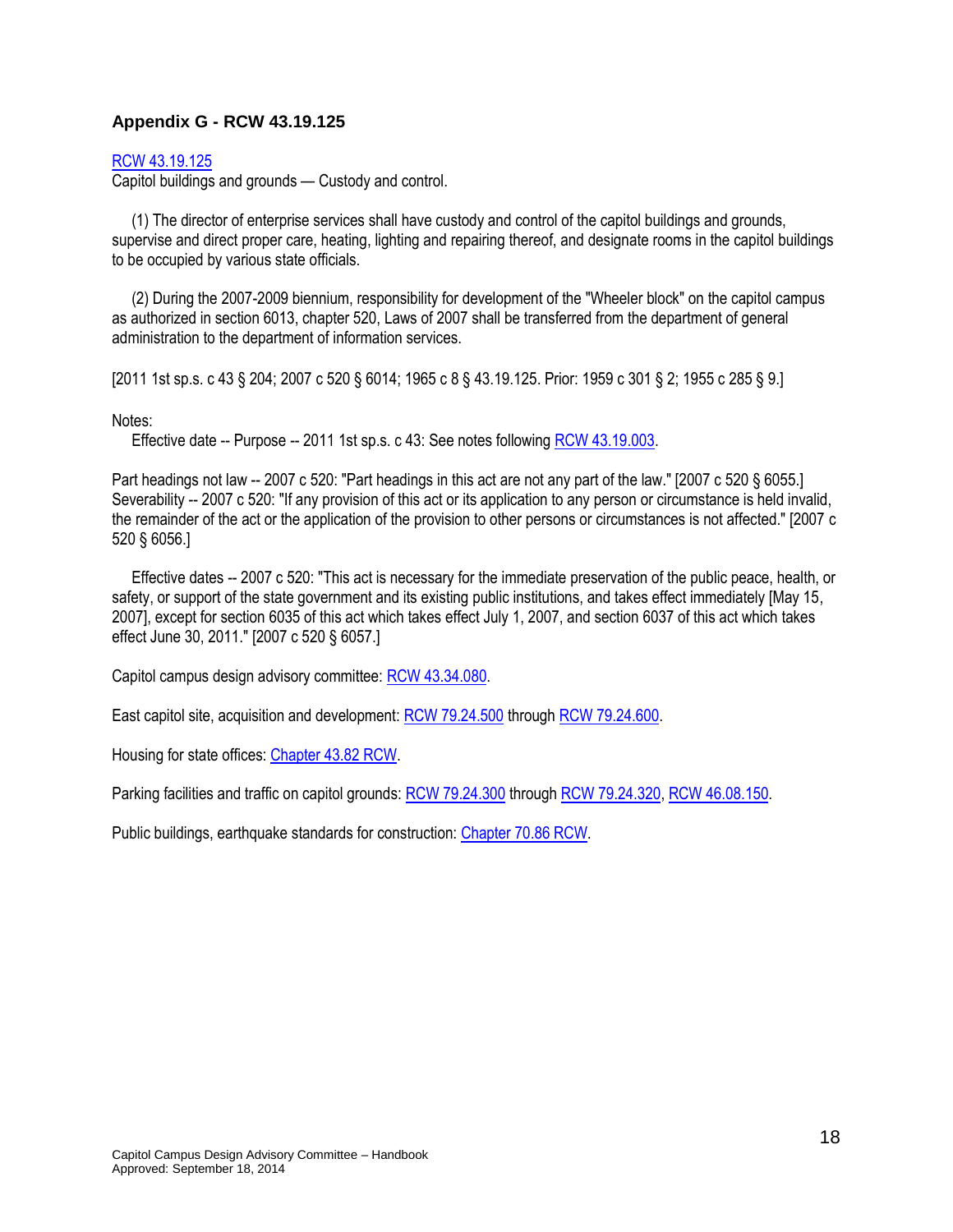## <span id="page-18-0"></span>**Appendix H - RCW 43.82.010**

#### [RCW 43.82.010](http://apps.leg.wa.gov/rcw/default.aspx?cite=43.82.010)

Acquisition, lease, and disposal of real estate for state agencies—Long-range planning—Use of lease as collateral or security—Colocation and consolidation—Studies—Delegation of functions—Exemptions.

\*\*\* CHANGE IN 2015 \*\*\* (SEE [5887-S.SL\)](http://lawfilesext.leg.wa.gov/biennium/2015-16/Pdf/Bills/Session%20Laws/Senate/5887-S.SL.pdf) \*\*\*

 (1) The director of enterprise services, on behalf of the agency involved and after consultation with the office of financial management, shall purchase, lease, lease purchase, rent, or otherwise acquire all real estate, improved or unimproved, as may be required by elected state officials, institutions, departments, commissions, boards, and other state agencies, or federal agencies where joint state and federal activities are undertaken and may grant easements and transfer, exchange, sell, lease, or sublease all or part of any surplus real estate for those state agencies which do not otherwise have the specific authority to dispose of real estate. This section does not transfer financial liability for the acquired property to the department of enterprise services.

 (2) Except for real estate occupied by federal agencies, the director shall determine the location, size, and design of any real estate or improvements thereon acquired or held pursuant to subsection (1) of this section. Facilities acquired or held pursuant to this chapter, and any improvements thereon, shall conform to standards adopted by the director and approved by the office of financial management governing facility efficiency unless a specific exemption from such standards is provided by the director of enterprise services. The director of enterprise services shall report to the office of financial management and the appropriate committees of the legislature annually on any exemptions granted pursuant to this subsection.

(3) The director of enterprise services may fix the terms and conditions of each lease entered into under this chapter, except that no lease shall extend greater than twenty years in duration. The director of enterprise services may enter into a long-term lease greater than ten years in duration upon a determination by the director of the office of financial management that the long-term lease provides a more favorable rate than would otherwise be available, it appears to a substantial certainty that the facility is necessary for use by the state for the full length of the lease term, and the facility meets the standards adopted pursuant to subsection (2) of this section. The director of enterprise services may enter into a long-term lease greater than ten years in duration if an analysis shows that the life-cycle cost of leasing the facility is less than the life-cycle cost of purchasing or constructing a facility in lieu of leasing the facility.

(4) Except as permitted under [chapter 39.94 RCW,](http://apps.leg.wa.gov/RCW/default.aspx?cite=39.94) no lease for or on behalf of any state agency may be used or referred to as collateral or security for the payment of securities offered for sale through a public offering. Except as permitted unde[r chapter 39.94 RCW,](http://apps.leg.wa.gov/RCW/default.aspx?cite=39.94) no lease for or on behalf of any state agency may be used or referred to as collateral or security for the payment of securities offered for sale through a private placement without the prior written approval of the state treasurer. However, this limitation shall not prevent a lessor from assigning or encumbering its interest in a lease as security for the repayment of a promissory note provided that the transaction would otherwise be an exempt transaction unde[r RCW 21.20.320.](http://apps.leg.wa.gov/RCW/default.aspx?cite=21.20.320) The state treasurer shall adopt rules that establish the criteria under which any such approval may be granted. In establishing such criteria the state treasurer shall give primary consideration to the protection of the state's credit rating and the integrity of the state's debt management program. If it appears to the state treasurer that any lease has been used or referred to in violation of this subsection or rules adopted under this subsection, then he or she may recommend that the governor cause such lease to be terminated. The department of enterprise services shall promptly notify the state treasurer whenever it may appear to the department that any lease has been used or referred to in violation of this subsection or rules adopted under this subsection.

(5) It is the policy of the state to encourage the colocation and consolidation of state services into single or adjacent facilities, whenever appropriate, to improve public service delivery, minimize duplication of facilities, increase efficiency of operations, and promote sound growth management planning.

(6) The director of enterprise services shall provide coordinated long-range planning services to identify and evaluate opportunities for colocating and consolidating state facilities. Upon the renewal of any lease, the inception of a new lease, or the purchase of a facility, the director of enterprise services shall determine whether an opportunity exists for colocating the agency or agencies in a single facility with other agencies located in the same geographic